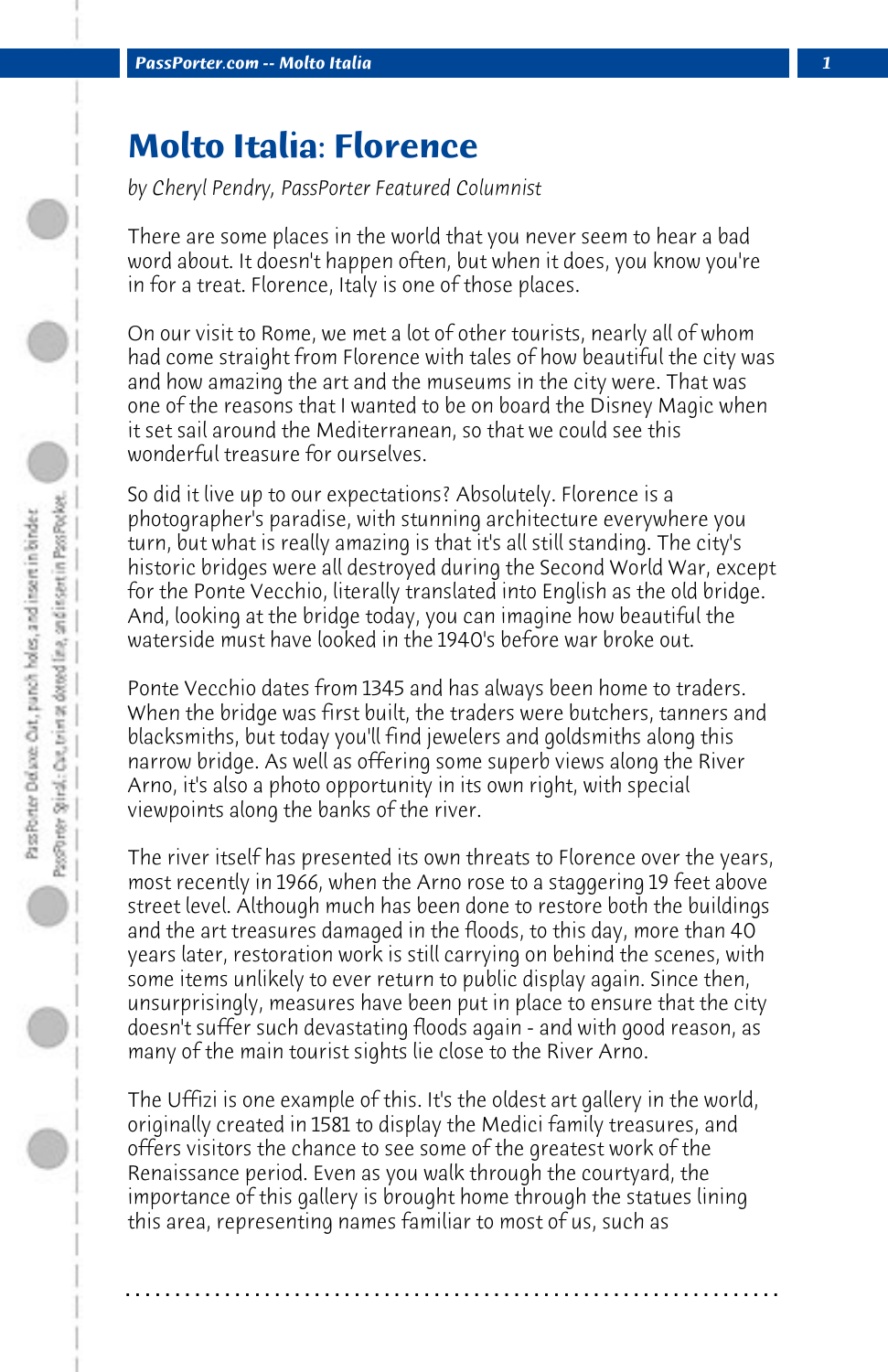Michaelangelo, Donatello and Dante.

Carry on walking and you'll come to Piazza della Signoria, the real center of Florence. On one side of this square is Palazzo Vecchio, the Old Palace, which has been the town hall since 1322. Standing in front of it is a replica of one of the most famous pieces of art in the world, Michaelangelo's David. The original stands in the Academia museum, dedicated to fine art, but on our tour, this was the closest we would get to seeing that.

Everywhere you look in the square, you find more sculptures, with the Rape of the Sabine Woman, carved from a single block of flawed marble by Giambologna, and Perseus, a bronze statue by Cellini. It was intended as a warning to enemies of Cosimo I, one of the Medici family, and depicts a man holding a head up high, standing over the body of his victim. A far more pleasant vision is just opposite in the form of the Neptune Fountain, which shows the Roman sea god surrounded by water nymphs, although this commemorates Tuscan naval victories.

The Piazza della Signoria really is a place to just stand and take it all in, with fine art everywhere you look. It has to be one of the world's most breathtaking squares and it's no surprise that we spent more time here than anywhere else in Florence on our tour.

Somewhere I would have liked to have spent more time was to the north of the Piazza at the Duomo (or Cathedral, in English). As someone who's seen a lot of amazing churches all over Europe and indeed in America, it takes a lot to astound me, but this building was simply breathtaking. Had we not been on a tour, I could have stood there quite happily admiring all the intricate detail for hours on end. Even today, no building stands taller in Florence than the Duomo, with its revolutionary dome designed by Brunelleschi. At the time it was constructed, it was the largest dome in the world built without scaffolding, with an inner shell instead providing a platform for the timbers that support the outer shell. The Duomo also boasts a campanile (bell tower), 276 feet tall, which is clad in white, green and pink Tuscan marble. As we drove into Florence earlier in the day, we had seen the enormous gorges in the nearby countryside, evidence of marble production and in the city; you could see the beautiful uses it had been put to over the centuries.

Just opposite the Duomo is the Bapistry, a place you can hardly miss with crowds gathered around to admire its glittering golden East Doors. Also referred to as the Gates of Paradise, they depict stories from the Old Testament and the detail on them is extraordinary. Although what you see today are copies because the originals were becoming so dirty from pollution, they're still eye catching and well worth a look.

**. . . . . . . . . . . . . . . . . . . . . . . . . . . . . . . . . . . . . . . . . . . . . . . . . . . . . . . . . . . . . . . . . .**